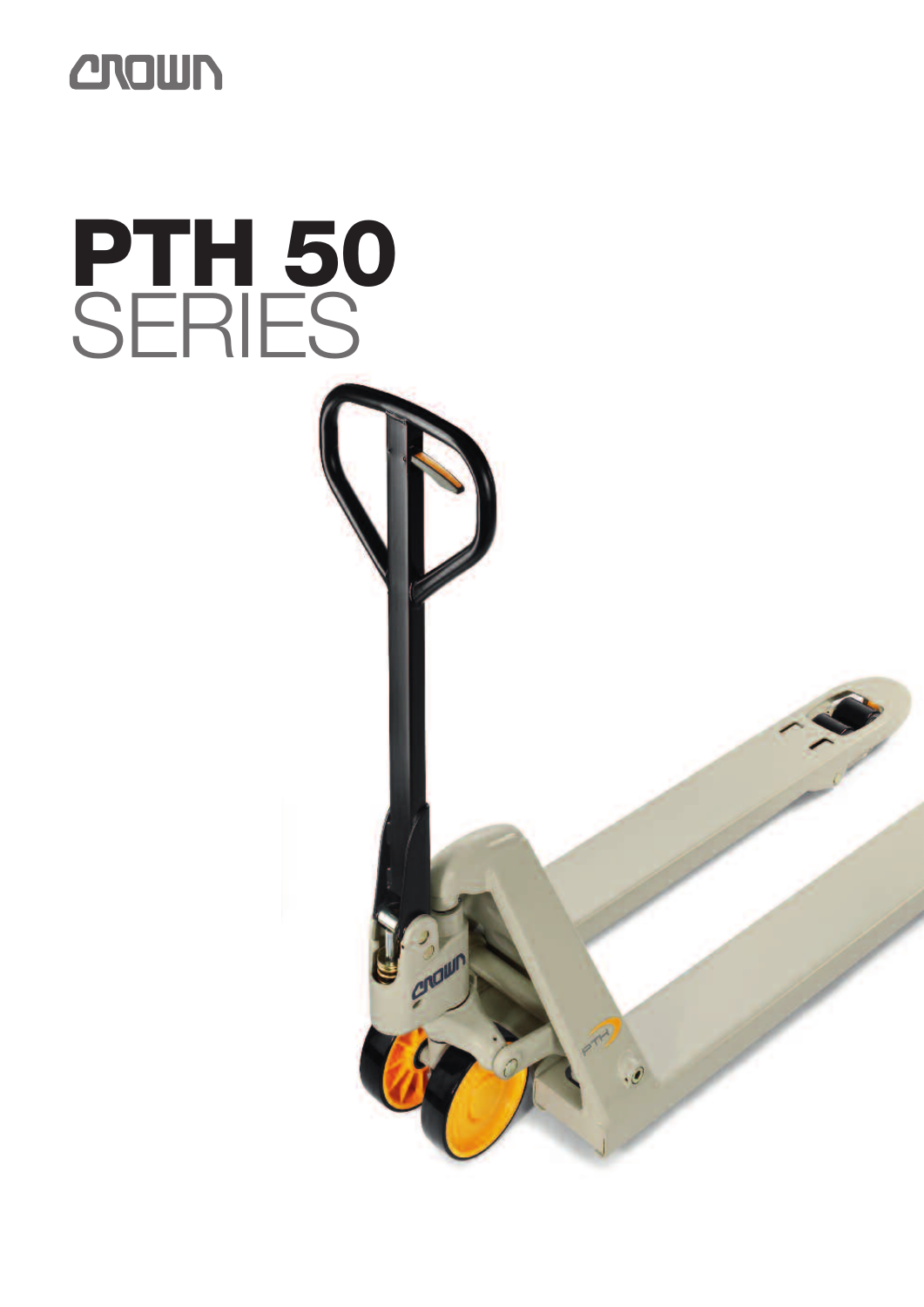**The PTH 50 Series carries the weight of our reputation. Crown is one of the largest manufacturers of electrically powered lift trucks in the world. Our customers rely on us for robust, functional product design and long-term dependability. The PTH 50 Series hand pallet trucks also feature these traits, and with over 1.5 Million trucks sold worldwide, our reputation is an important part of each unit that we sell. We are determined to build the finest quality trucks offering real long-term value to our customers. We realise that if you purchase our hand pallet trucks, this may be your first experience using a Crown product. We want this to be a positive one. For this reason, we have designed into each truck many standard features that will help your operator be more productive.**

## **CNOWN**

# **2**<br>**2**<br>2006 **Hydraulic unit proven reliability**

# **Functional, robust and dependable.**

One of the most critical parts of a hand pallet truck is the hydraulic pump. It must withstand thousands of lift/lower cycles. and yet be easy and inexpensive to repair. The Crown PTH 50 is life tested to a minimum of 600,000 pump cycles. The enclosed lift pump means that there are no exposed parts such as valves or levers, which can be broken or damaged.



## **1Full-function control handle with neutral**



The exit ramp, riser and the exit roller are engineered for long life and impact resistance. The combined effect for the operator is excellent entry and exit from pallets, even when the pallet is empty. A low 75 mm lowered fork height allows easy access to difficult or damaged

A few strokes of the large steering handle provides a full 127 mm of lift. A convenient control lever has three positions: Raise, Neutral and Lower. The neutral



# **1 Burable frame and articulating wheels**<br>A robust, cross-braced frame provides<br>A robust, cross-braced frame provides<br>bracket design for the PTH entry roller bine **Durable frame and articulating wheels**

position eliminates backpressure from the pump, allowing the handle to move freely. Lowering speed is controlled at all load capacities. The handle is spring loaded and returns to a vertical position when re-

leased. The handle thickness and angled shape is designed for the most fatigue free operating position.

**Crown has designed the PTH to be as maintenance free as possible. Features such as a strong, robust frame and linkage together with high quality forgings and welds ensure better longevity. The PTH features the extensive use of "sealed and lubricated for life" bushings and bearings where others feature grease fittings. The PTH hydraulic pump is fully serviceable and repairable. Each part is economical to replace and readily available.**

**Easy pallet entry and exit** The fork tip and tapered mounting bracket design for the PTH entry roller affords protection for the roller itself and

**East**<br>The<br>brace

the load wheels.

pallets.





**3Strong fork design** The C-channel fork design uses formed steel members with steel reinforcing at key stress areas.



Evidence of Crown's emphasis on reliability is apparent with the choice of boxsection pushrods which are stronger and more durable than other pushrod designs. The proof is the full load capacity of 2300 kg with all fork lengths up to 2 m.

A robust, cross-braced frame provides unrivalled strength and durability. Steel forgings are used on the lift linkage. For easier handling and control, the PTH has large 180 mm steer wheels. Steer and load wheels use high quality compounds that lower rolling resistance, provide long life, and are smooth and quiet in operation.

To ensure continuous contact with the floor, the wheels articulate to ensure you never have the weight of the load on just one wheel. Hubcaps protect the bearing and steer axle from side impact damage and contamination.





bined with extra weld length and additional stiffening where necessary, especially in the area of apron pivot bosses. Thorough preparation of the assemblies before receiving a powder paint process ensures the highest levels of paint adhesion and longterm protection.

## **PTH with manual or powered scissor lift**

Use it as **a hand pallet lift truck, storage table or workbench.** The PTH 50 S and PS save operator effort, avoiding unnecessary



The new PTH 50 WS weighs with extreme accuracy even with unevenly distributed

**Crown engineered options include handbrake, galvanisation wet application treatment and a choice of wheel compounds. The PTH family also includes models with weighing scale and high-lift forks.**